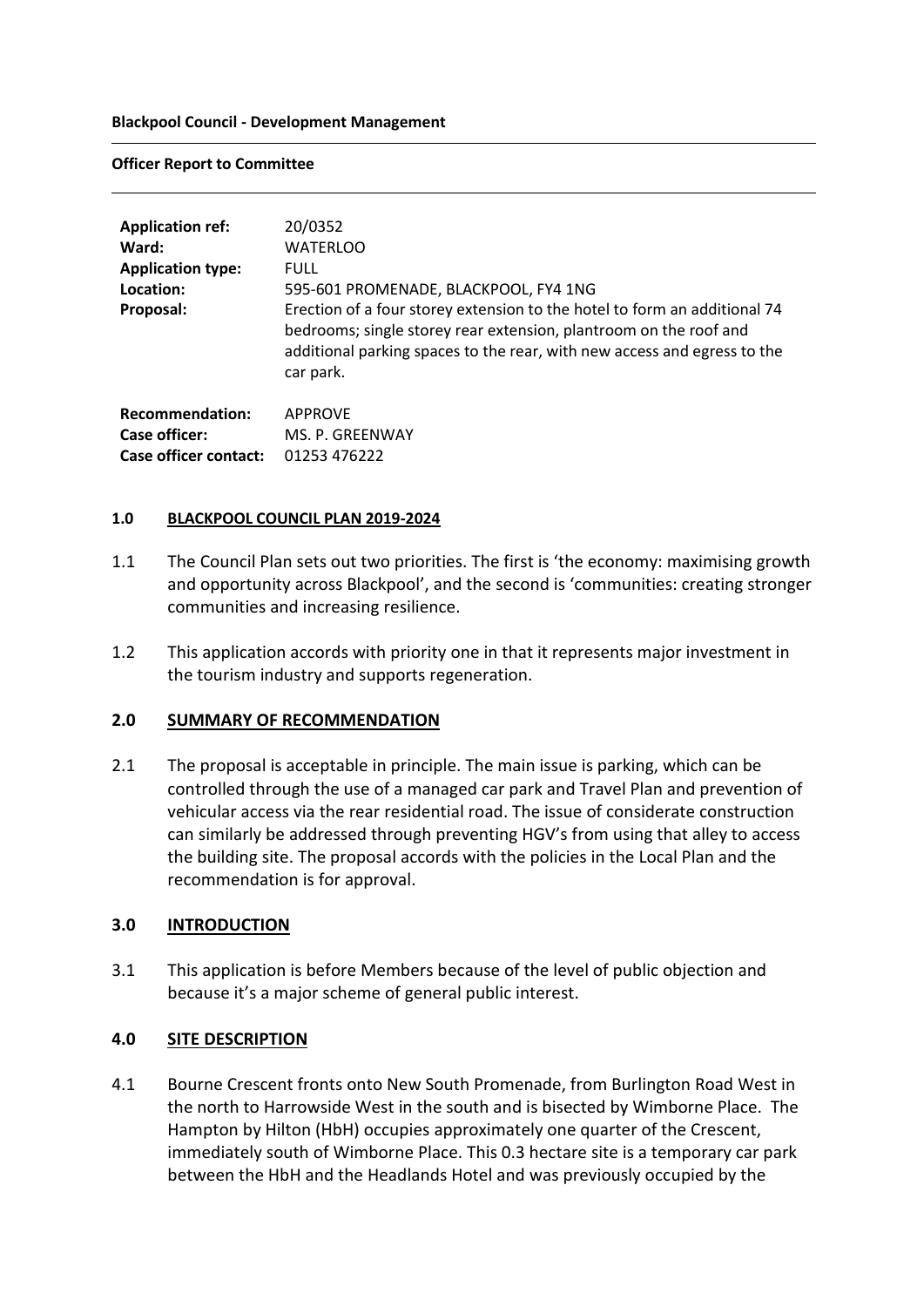Warwick Hotel. Bourne Crescent is located to the south of Blackpool Pleasure Beach and comprises three/four storey holiday accommodation premises and was built around 1920 /1930 in a uniform terraced arc, set back behind a service road, to the front of which is a walled area of Public Open Space directly on the Promenade frontage. To the rear of the existing hotels is a service road which links Burlington Road West to Harrowside West and to the east, across the service road, are two storey houses and flats fronting onto Clifton Drive.

4.2 The site was previously located in a resort neighbourhood, but that designation has been removed in the Core Strategy. It is now within a Main Holiday Accommodation Promenade Frontage (Pleasure Beach Promenade Frontage) within the HAA SPD; the site is within flood zone 1.

# **5.0 DETAILS OF PROPOSAL**

- 5.1 The proposal is for the erection of a four storey extension to the existing 130 bedroom HbH hotel to form an additional 74 bedrooms with a new meeting room, staff ancillary area; a single storey rear extension to form a service corridor linking to the existing back of house services, plant room on the roof; and additional parking spaces to the rear, with new access and egress to the car park.
- 5.2 The application has been supported by:
	- Design and Access Statement, incorporating a Planning Statement
	- Framework travel Plan and Transport Assessment
	- Surface Water Drainage Proposals
	- Construction Method Statement

# **6.0 RELEVANT PLANNING HISTORY**

- 6.1 17/0194 Erection of six 8 metres high lighting columns and use of land as a temporary car park for a period of 3 years for 110 vehicles. Granted. The car park was not considered particularly sustainable as it did not encourage transport by modes other than car. However it was felt to be an asset for visitors to the attractions in the south of Blackpool, so temporary permission was considered acceptable pending redevelopment when the economy picked up.
- 6.2 15/0831 Demolition of hotel. Permission not required.
- 6.3 15/0271 Erection of a four storey building to form a 130 bedroom hotel with associated car park for 38 vehicles, cycle/ motorcycle parking, bin store, sub-station and servicing arrangements, following demolition of the existing buildings. Granted.

# **7.0 MAIN PLANNING ISSUES**

- 7.1 The main planning issues are considered to be:
	- the principle of holiday accommodation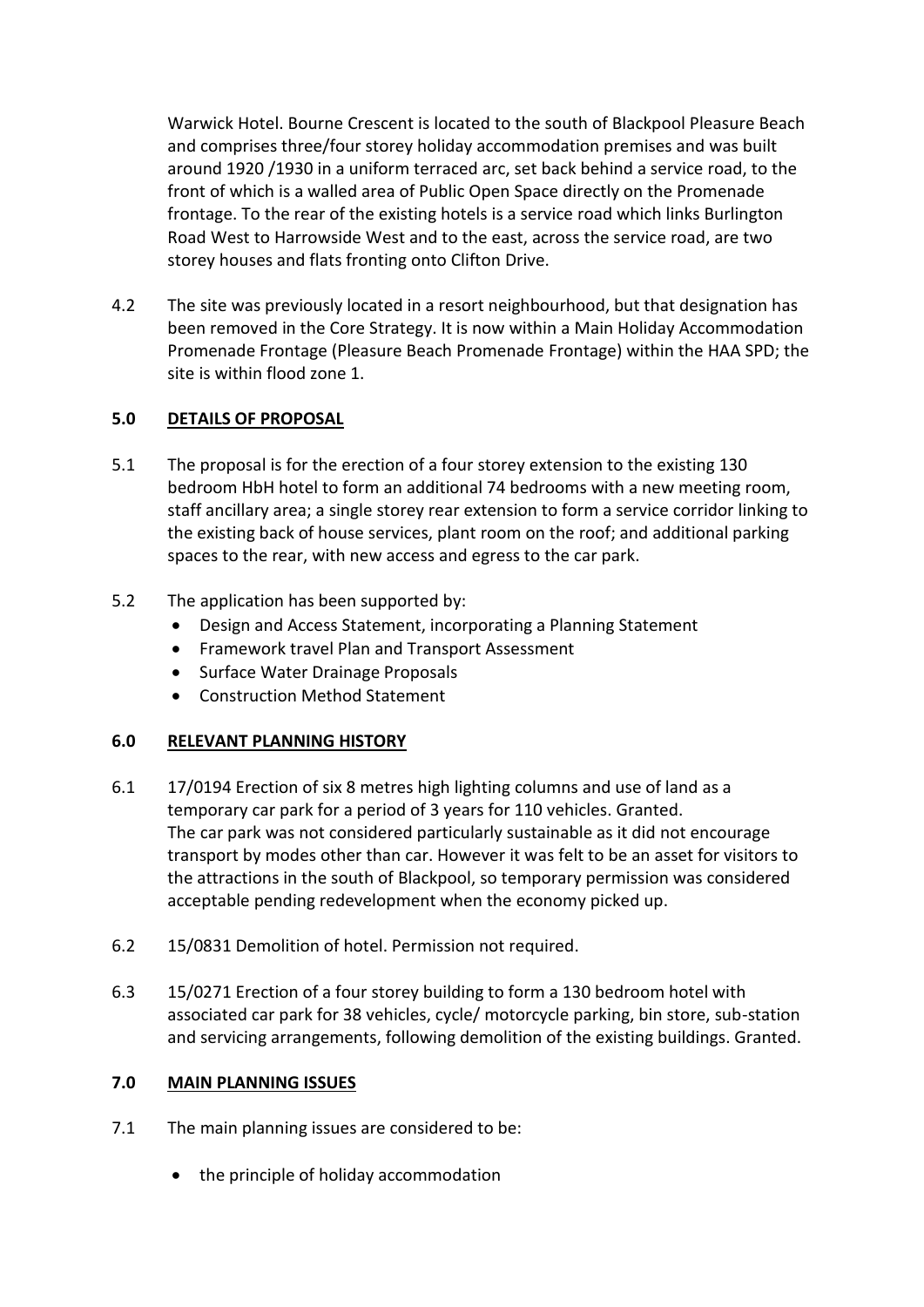- impact on residential amenity
- visual impact
- parking/highway impact

## **8.0 CONSULTATION RESPONSES**

- 8.1 **NATS:** The proposed development has been examined from a technical safeguarding aspect and does not conflict with our safeguarding criteria. Accordingly, NATS (En Route) Public Limited Company ("NERL") has no safeguarding objection to the proposal.
- 8.2 **Blackpool Airport:** No comments have been received in time for inclusion in this report. If any comments are received in advance of the Committee meeting they will be reported through the update note.
- 8.3 **Police Architectural Liaison Officer:** Crime figures for this locality indicate that the hotel must have adequate security measures to keep people safe and feeling safe and to reduce the opportunity for crimes such as burglary, criminal damage and assault. The project should be built to achieve the Secured by Design award. The car park should be developed to the standards within the Park Mark Safer Parking scheme in order to reduce the opportunities for vehicle related crime.
- 8.4 **United Utilities PLC:** Requests two conditions to include foul and surface water drainage details.
- 8.5 **Environmental Protection:** This complies with the original noise assessment carried out, and as the plant is located on the roof it won't pose a problem in relation to noise affecting the nearest sensitive receptor. A condition could restrict the times that deliveries can take place from a noise perspective.
- 8.6 **Environmental Protection (Contaminated Land):** The information provided shows that there are elevated concentrations of Benzopyrene. This is a carcinogenic and has long term health impacts, therefore this needs to be resolved prior to the development of the hotel. A remediation strategy is to be submitted to the Local Authority for approval, prior to the commencement of works.
- 8.7 **Local Highway Authority:** I have no objection to the proposal from a highway point of view. I have no issue with the Transport Assessment. The closure of the existing access point will require highway works and a separate permission, covered by an advisory comment and need not be conditioned. The CMP is comprehensive, but should include a highway dilapidation survey prior to commencement of any works. The rear access road is highway but not adopted, as such maintenance is the landowners' responsibility. I would support a condition that no contractors' vehicles, plant, deliveries etc should use the rear access road. I would also support a requirement for remediation on the access road if appropriate. n the parking issue, given that they are very substantially reducing the parking capacity and ratio of cars/rooms I would support requiring the spaces to be controlled to allow only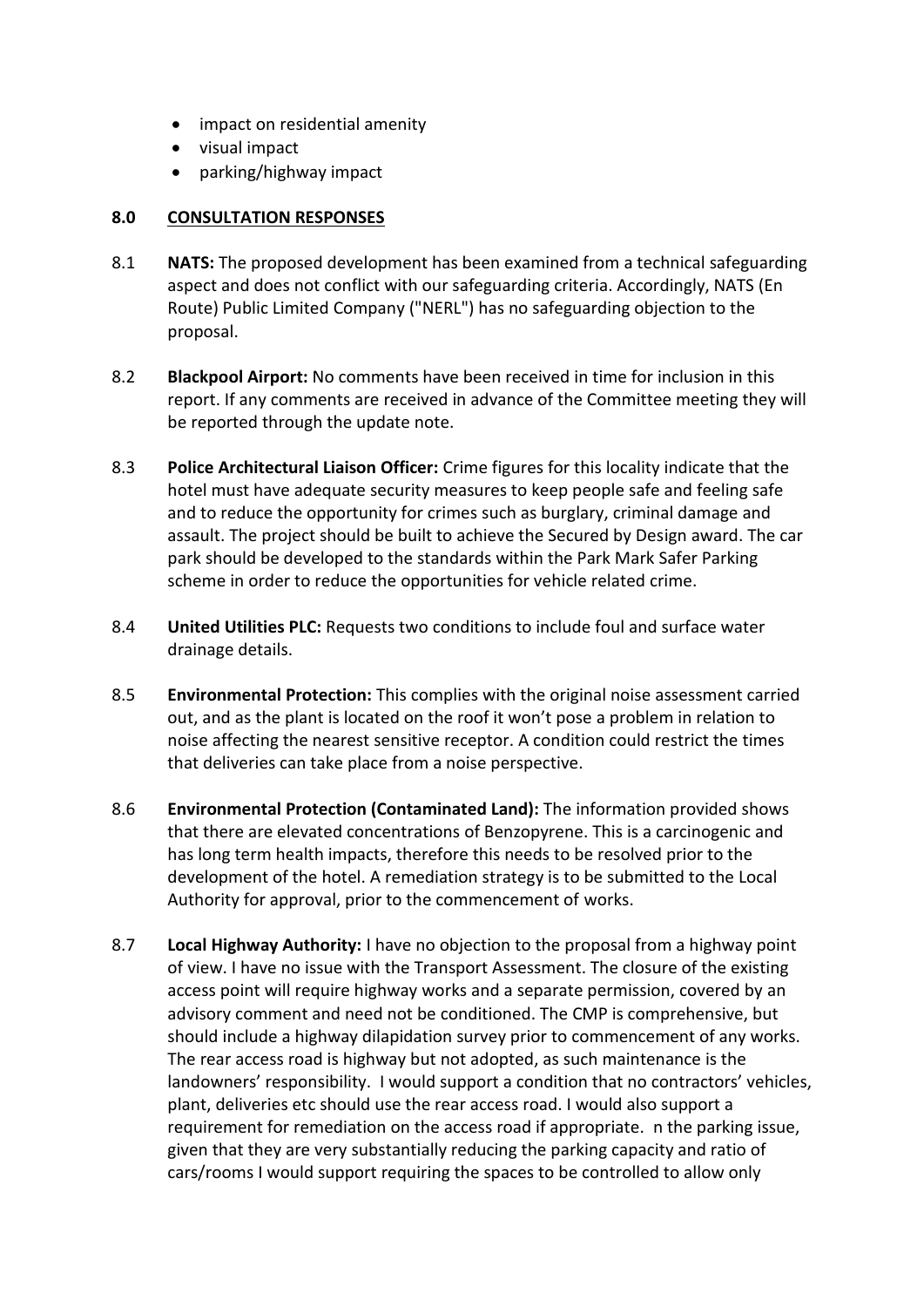guests and staff – whether they continue to charge or not.

- 8.8 **Lead Local Flood Authority -** I note that the drainage proposal has been submitted. In order to avoid the imposition of a condition requiring a detailed assessment and scheme can we ask for the assessment that led to the proposal please - including the infiltration tests?
- 8.9 **Head of Strategic Asset and Estate:** no comments have been received in time for inclusion in this report. If any comments are received in advance of the Committee meeting they will be reported through the update note.
- 8.10 **Waste (commercial):** no comments have been received in time for inclusion in this report. If any comments are received in advance of the Committee meeting they will be reported through the update note.

# **9.0 REPRESENTATIONS**

- 9.1 Press notice published: 02/07/2020
- 9.2 Site notice published: 25/06/2020
- 9.3 Neighbours notified: 24/06/2020
- 9.4 Nineteen representations have been received from the following:
	- Scott Benton M.P.
	- Councillor Derek Robertson
	- Councillor David O'Hara
	- New South Promenade: 579, 591-593 and 583
	- Clifton Drive: 33, 50, 57, 60 (flats 1 & 4), 62 (flats 1, 2 and 3), 66B, 68 and 70
	- Harrowside West: 4 and 6
- 9.5 These representations raise the following issues:
	- Inadequate parking currently exists, particularly April November, this will exacerbate it. HbH guests use up all the free parking in the crescent before they will pay £12/night in the hotel car park; which means other hotels lose out.
	- Loss of public car park
	- Use of the residential alley behind the development by heavy service vehicles has left it in a poor state and damaged the drains
	- Inconsiderate construction at all hours, damage to property
	- Anti-social behaviour and late night noise
	- Loss of trade
- 9.6 The Committee are respectfully reminded that issues relating to loss of trade and the behaviour of the existing hotel guests are not valid planning considerations.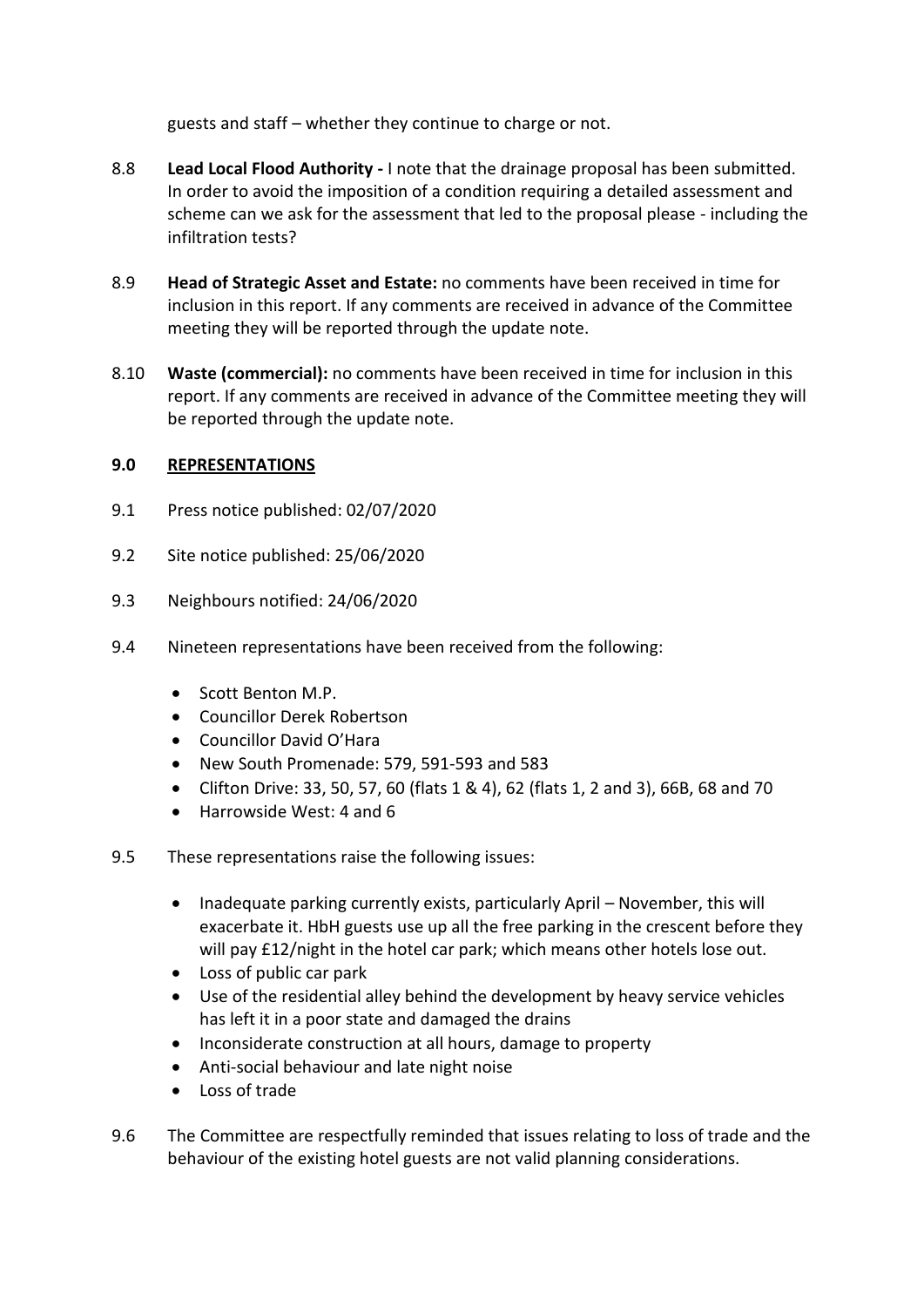## **10.0 RELEVANT PLANNING POLICY**

## **10.1 National Planning Policy Framework (NPPF)**

- 10.1.1 The NPPF was adopted in February 2019. It sets out a presumption in favour of sustainable development. The following sections are most relevant to this application:
	- $\bullet$  Section 6 Building a strong, competitive economy
	- Section 9 Promoting sustainable transport
	- Section 11 Making effective use of land
	- Section 12 Achieving well-designed places
	- Section 14 Meeting the challenge of climate change, flooding and coastal change

## **10.2 National Planning Practice Guidance (NPPG)**

10.2.1 The NPPG expands upon and offers clarity on the points of policy set out in the NPPF.

## **10.3 Blackpool Local Plan Part 1: Core Strategy 2012-2027**

- 10.3.1 The Core Strategy was adopted in January 2016. The following policies are most relevant to this application:
	- CS1 Strategic Location of Development
	- CS3 Economic Development & Employment
	- CS5 Connectivity
	- CS7 Quality of Design
	- CS9 Water Management
	- CS10 Sustainable Design and Renewable and Low Carbon Energy
	- CS21 Leisure and Business Tourism
	- CS23 Managing Holiday Bed Spaces

### **10.4 Blackpool Local Plan 2011-2016 (saved policies)**

- 10.4.1 The Blackpool Local Plan was adopted in June 2006. A number of policies in the Local Plan have now been superseded by policies in the Core Strategy but others have been saved until the Local Plan Part 2: Site Allocations and Development Management Policies has been produced. The following saved policies are most relevant to this application:
	- BH3 Residential Amenity
	- LQ1 Lifting the Quality of Design
	- LQ2 Site Context
	- LQ4 Building Design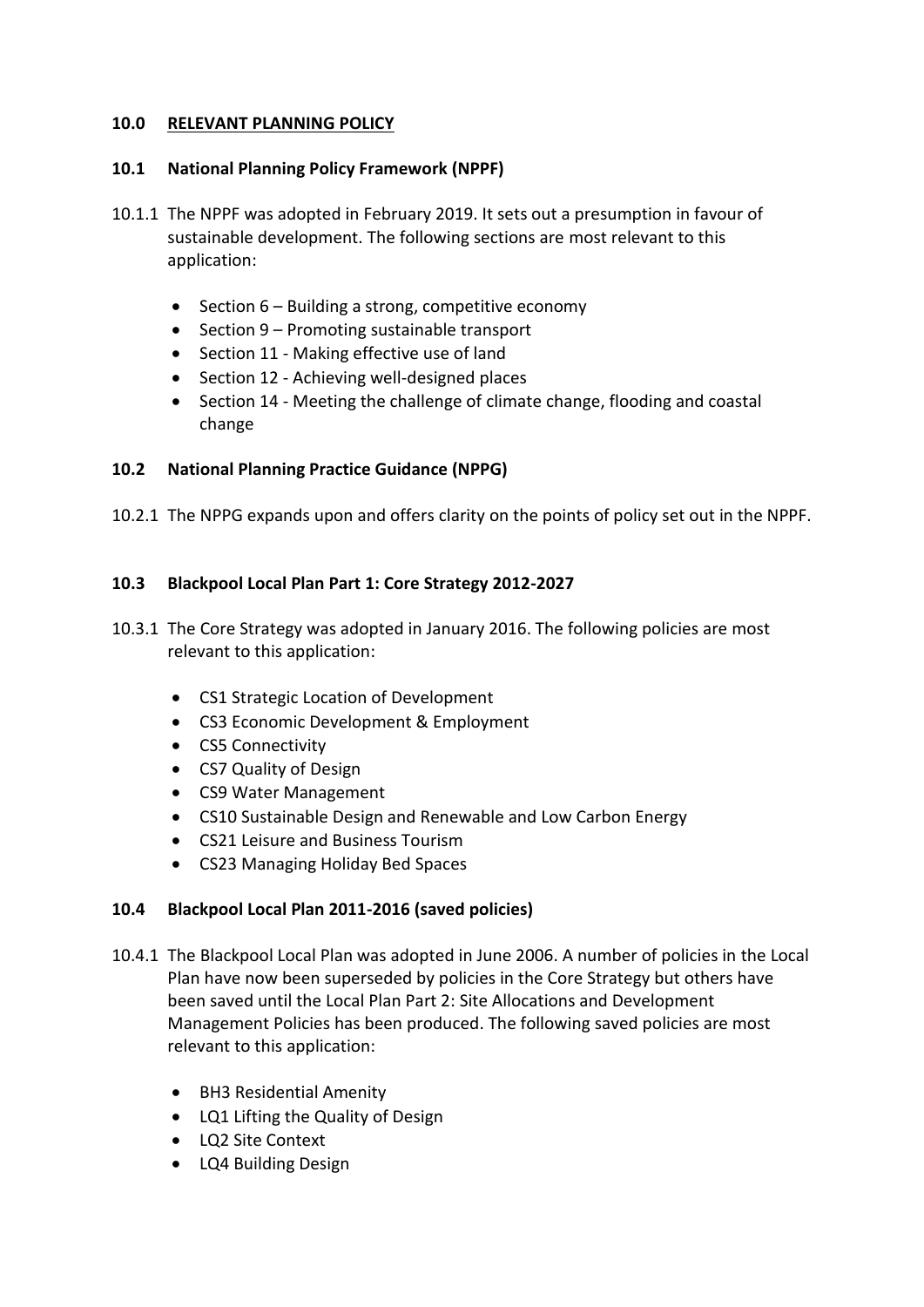- LQ14 Extensions and Alterations
- AS1 General Development Requirements
- AS2 New Development with significant Transport Implications
- AS7 Aerodrome Safeguarding

# **10.5 Blackpool Local Plan Part 2: Site Allocations and Development Management Policies (emerging policies)**

## **10.6 Other Relevant Policy Guidance**

10.6.1 Holiday Accommodation SPD – adopted November 2017 In order to safeguard the strongest clusters of holiday accommodation in sustainable locations, designated Holiday Accommodation Areas are defined, where restrictions on change of use apply.

## **11.0 ASSESSMENT**

## **11.1 Principle**

- 11.1.1 The site is within the Pleasure Beach Promenade Frontage Main Holiday Accommodation Area. Policy CS21 is supportive of the provision of new visitor accommodation in this location. It is a key strategy of the Local Plan to promote redevelopment and change where it is most needed and, specifically, to raise the quality of Blackpool's holiday accommodation. The principle of replacing poor hotel accommodation with that of higher quality has already been accepted here with the approval of the HbH. The extension to existing holiday accommodation with a similar high quality offer is in accordance with CS21.
- 11.1.2 A report produced by CABE and English Heritage in 2003 "Shifting Sands Design and the changing image of English Seaside Towns" points to the need for change and looks at a number of ways in which seaside resorts are developing, changing or reinventing themselves. It also looks at the positive role that new high quality buildings and open spaces that make the most of their seaside context can have in these changes. Successful regeneration can provide an incentive to other developments and the replacement of the temporary car park with an extension to the hotel shows that the economy seems to be recovering locally. The proposal would improve the quality of the built environment and give this area a much needed boost.

# 11.2 **Impact on residential amenity**

11.2.1 The windows in the rear elevation would be sufficiently distant from the houses on Clifton Drive, such as to not cause any significant issues with overlooking of the residents. There are also private garages between the houses and the backstreet, which would also afford privacy to their gardens.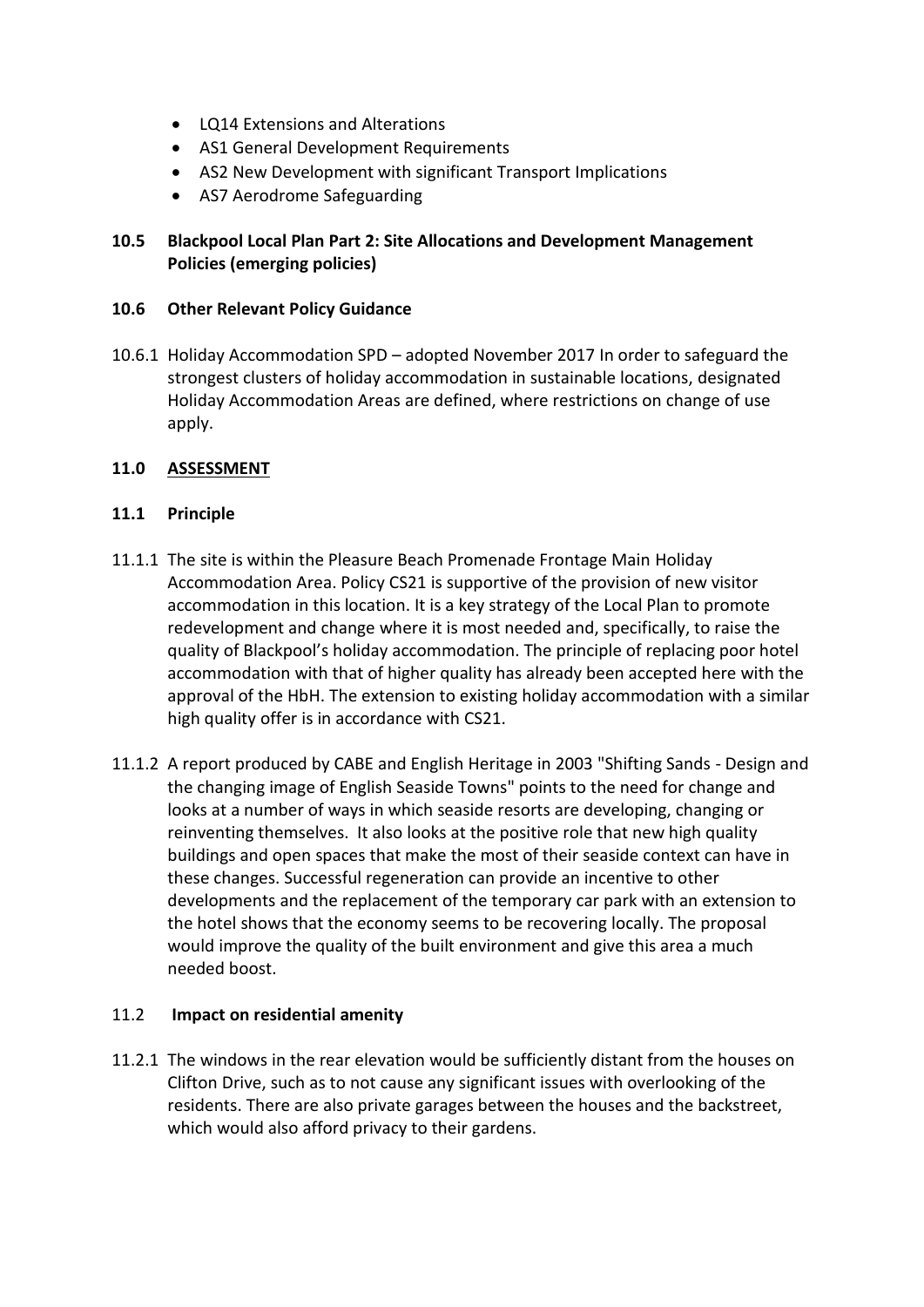- 11.2.2 The hotel would operate a 24 hours on site presence and a CCTV system would be installed to cover the extension and monitor and record both internally and externally. It would include all entrances, communal rooms, management areas, back of house and the rear car park, which would pick up any unusual late night activity and provide additional security for residents.
- 11.2.3 The Solar Study in the D&AS includes a number of sun path diagrams which demonstrate the shading effect of the proposed extension in comparison to the existing hotel. The sun's orientation and shading is shown at 9am, 12 Noon and 3pm on the longest and shortest days on the year as well as the spring equinox. These dates reflect the extreme variations in the sun's annual path. The proposed massing has minimal effect on the natural light of the surrounding properties, with the exception of the windowless garages to the east of the site in mid-winter.

## 11.3 **Visual impact**

- 11.3.1 The proposed massing of the extension continues the crescent of the original building whilst respecting the proportions of the surrounding hotels. The design respects the original concept of Bourne Crescent, following the previous building footprint along the crescent's radius. In keeping with the massing of the neighbouring properties the proposal aims to replicate in a contemporary manner the composition of the existing crescent, with a fixed a top, middle and bottom proportion. Some discussion remains ongoing regarding the join between the existing and proposed parts of the building and any amendments to the submitted plans will be reported through the update note.
- 11.3.2 The extension seeks to maintain the language of the existing hotel by using a similar elevational treatment and the same palette of materials for continuity. The external walls would be in a buff brick with matching mortar. The windows would be ordered to follow the curtain walling pattern of the elevation and the window frames would be slim and finished to match the existing windows in colour. The materials are sufficiently robust to stand up to the severe weathering effect of the prevailing sea wind. To inhibit weather damage as much as possible, the front elevation is relatively flush, with only a limited recess to the curtain walling.
- 11.3.3 The existing hotel's gable is blank and it is intended that the extension would add an active south gable end elevation (through the insertion of a line of corridor windows), which would be visible when approaching the hotel from the South.
- 11.3.4 The existing hotel, which sits on the route of the illuminations, incorporates a number of illuminated elements within its facade. The curtain wall directly above the main entrance and the parapet along Bourne Crescent and Wimbourne Place are fitted with LEDs that are programmable to change colour. It is proposed that the LED strip lighting along the building's parapet would be continued along the New South Promenade facade of the extension.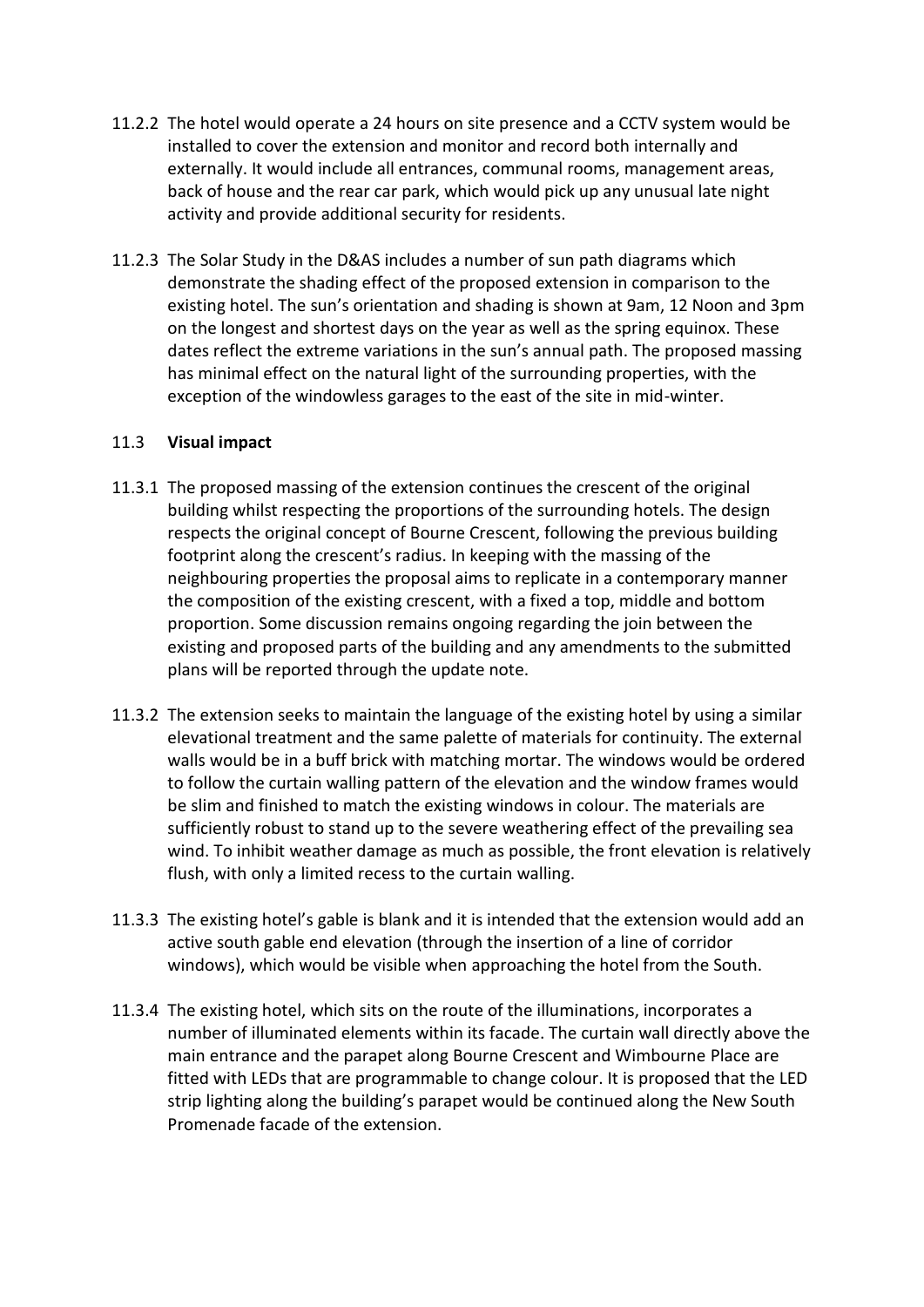11.3.5 The landscape surrounding the proposed extension would be planted to soften its appearance and form a more welcoming environment than the existing car park. Raised planters would be used along the front of the extension to create a buffer zone between guest bedrooms and the street. There would also be areas of planting at the ends of the parking bays to break up and soften the car park and increase the area of permeable surface for drainage.

### 11.4 **Access, highway safety and parking**

- 11.4.1 The site is currently in use as a temporary car park with 106 spaces. The temporary car park was granted consent in 2017 for a period of three years and is operated by Pay and Display. The temporary car park is generating traffic onto the highway network.
- 11.4.2 The existing HbH hotel has 130 bedrooms and the main entrance to the hotel is from the front north-west corner of the building, with a secondary entrance from the rear car park, which is accessed from the service road. The surface level car park has 34 standard, 4 disabled and 4 motorcycle parking spaces. Parking Eye manages the use of the car park using an ANPR solution. Cycle parking is provided in a sheltered location in the car park. Service and refuse collection occurs from the service road to the rear of the site.
- 11.4.3 The proposed development of a further 75 bedrooms includes an extension to the car park to provide 52 standard, 5 disabled and 3 Electric Vehicle spaces (i.e. 60 spaces). The total combined provision on site would amount to 86 parking spaces, 9 disabled spaces and 3 EV spaces. In addition, it would provide 4 motorcycle parking spaces and 20 cycle parking spaces (the cycle spaces are more likely to be used by staff, due to the problems with luggage for guests). The proposal combined with the existing provision would result in an overall provision of 0.42 spaces per bedroom. While this is beneath the maximum hotel parking standard, a reduction is considered acceptable due to the sustainable location of the site. Regarding the parking situation, the Council's Head of Transportation considers that, given the ratio of cars/rooms, the spaces should be controlled to allow only guests and staff. This would be actioned through the continued management of the car park by Parking Eye using an ANPR solution. In addition, the existing hotel Travel Plan has been updated to include the development proposals and has been adopted in order to encourage sustainable travel and ensure the site is accessible by a variety of modes of travel. It should also be noted that the proposals to link Blackpool North train station with the tram network running along the Promenade, including past this site, are progressing. This would further reduce dependence on access by private-car.
- 11.4.4 Once guests are parking in the car park, they are less likely to use their vehicles for day trips as the hotel is within easy reach of key resort core destinations, including being only 700m from the Pleasure Beach and 1km from South Pier. Blackpool Tower, and tourist areas to the north are slightly in excess of desirable walking distances, however hotel users are more likely to walk further as part of a leisure trip than is the case for standard utility trips, particularly given the compact and flat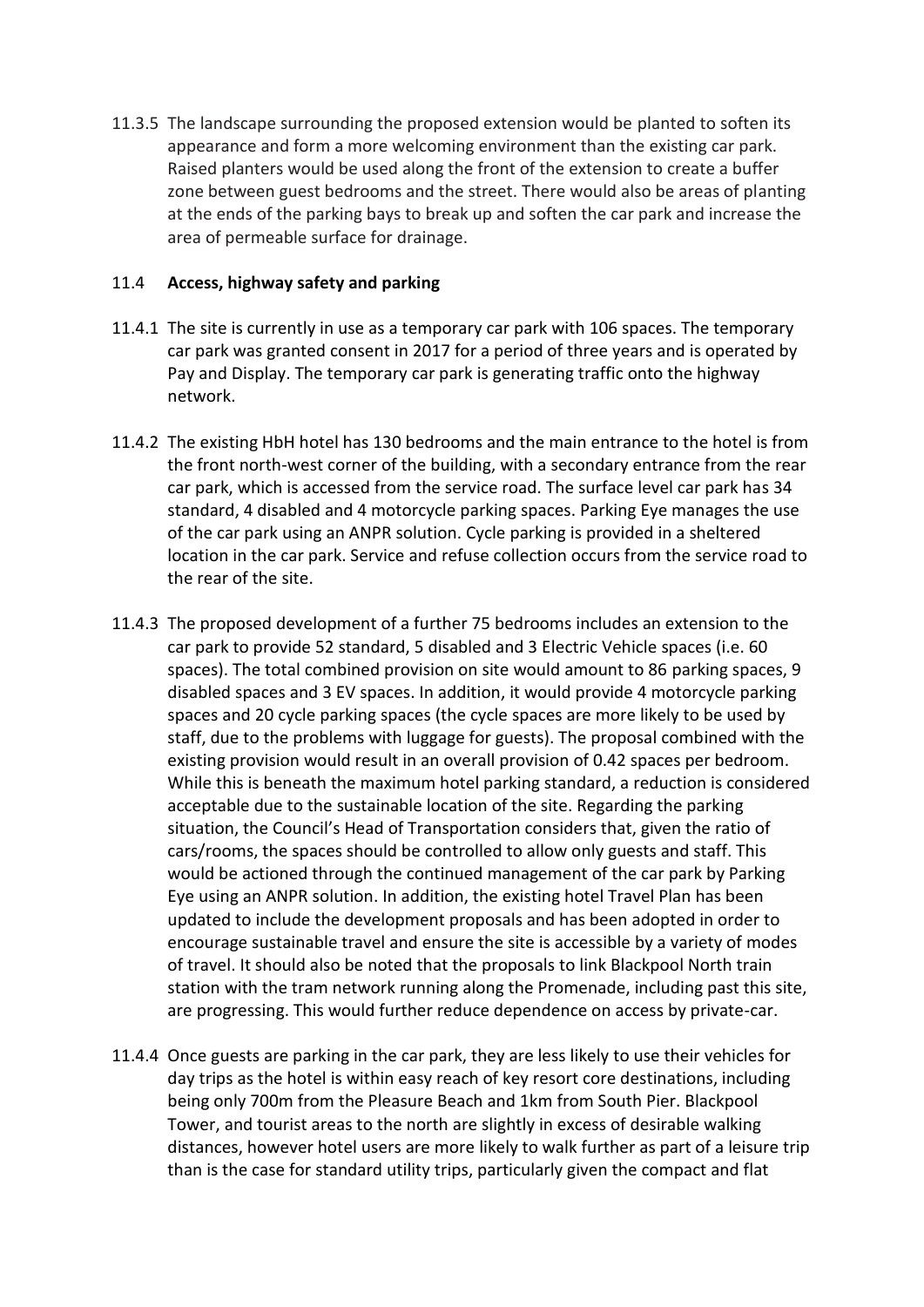nature of Blackpool. Local tram and bus services also provide good connections to key destinations. There are bus and tram stops on the Promenade and a bus route to the rear on Clifton Drive. The closest train station is a six minute walk from the site at the rear of the Pleasure Beach. The site is easily accessible by public transport, with existing services providing good coverage of local areas and train services providing connections to the wider region, and beyond. Access to the hotel using public transport is possible for both staff and guests.

- 11.4.5 Paragraph 109 of the NPPF states that development should only be prevented or refused on highways grounds if there would be an unacceptable impact on highway safety, or the residual cumulative impacts on the road network would be severe. In this instance the Transport Assessment shows that the proposal meets national policy requirements with regard to sustainable travel and will not result in a significant impact on the operation of the local highway network.
- 11.4.6 As originally submitted, access to the car park extension was to be provided from the rear alley, with egress onto Bourne Crescent. However, as a result of neighbour concerns regarding the constant use of this residential rear road, the applicant has agreed to an amended proposal whereby all access/egress would be from Bourne Crescent, and a solid barrier would close off and prevent any access to this car park from the rear. In addition, highways officers are looking into the potential of making the presently free parking on Bourne Crescent into limited parking or "scratch card" parking for surrounding hotels. Further information on these matters shall be reported through the update note.
- 11.4.7 Neighbours were concerned regarding inconsiderate construction and the use of the rear alley by HGV's. The Construction Management Plan (CMP) would cover that detail and the poor state of the service road. However, officers are negotiating with the developer, so that all construction traffic would service the site from Bourne Crescent. The rear site boundary would be fenced off to prevent any access into the site from the alley. The CMP would also require a dilapidation survey and the repair of the service road would be considered as part of this. This will be reported on further on the Update Note.

### **11.5 Other issues**

- 11.5.1 The scheme would not impact upon biodiversity. Air, land and water quality would be unaffected and the site would not be expected to be at undue risk from such. No additional hard-standing would be created and so there would be no impact on surface water drainage. The development would not impact upon flood risk.
- 11.5.2 The application has been considered in the context of the Council's general duty in all its functions to have regard to community safety issues as required by section 17 of the Crime and Disorder Act 1998 (as amended).
- 11.5.3 Under Article 8 and Article 1 of the first protocol to the Convention on Human Rights, a person is entitled to the right to respect for private and family life, and the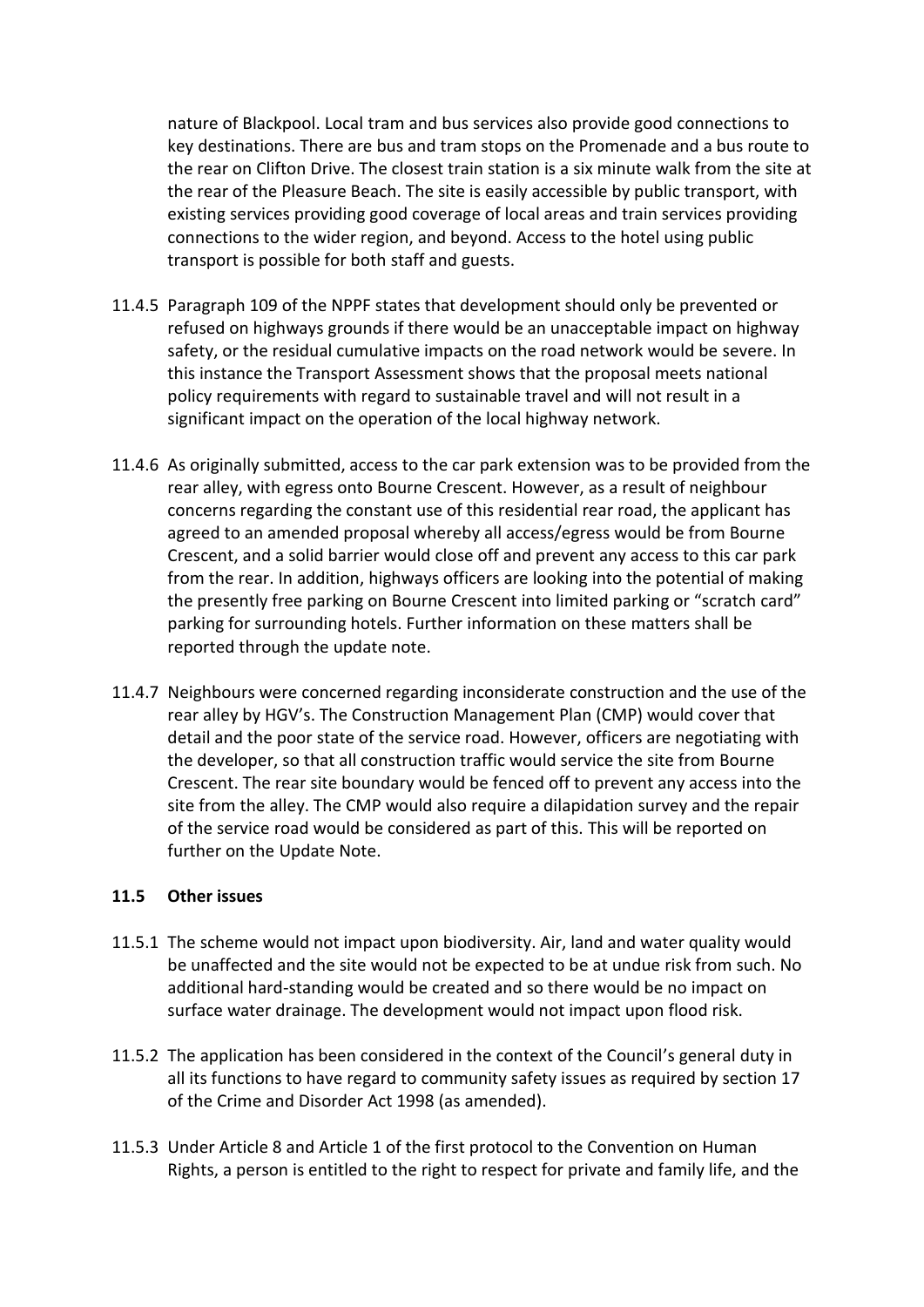peaceful enjoyment of his/her property. However, these rights are qualified in that they must be set against the general interest and the protection of the rights and freedoms of others. This application does not raise any specific human rights issues.

# **11.6 Sustainability and planning balance appraisal**

- 11.6.1 Sustainability comprises economic, environmental and social components.
- 11.6.2 Economically, although hotels are accepted as main town centre uses, in the Blackpool context they are equally to be directed to the defined Holiday Accommodation Areas. As such, the scheme would not have an unacceptable impact on the established retail hierarchy and would maintain and enhance employment opportunities on the site.
- 11.6.3 Environmentally the proposal would not be expected to significantly increase private car use over and above the existing situation. No impacts on biodiversity, drainage or environmental quality would result. The proposed alterations to the building would be visually acceptable.
- 11.6.4 Socially, and subject to the recommended conditions, the scheme would not have an unacceptable impact on residential amenity and, subject to the agreed works to the junction, would not have an unacceptable impact on highway safety or function. Flood risk would not be affected.
- 11.6.7 In terms of planning balance, the development proposed is considered to constitute sustainable development in terms of the environmental and social components. No other material planning considerations have been identified that would outweigh this view.

# **12.0 CONCLUSION**

12.1 As set out above, the scheme is judged to represent sustainable development and no other material planning considerations have been identified that would outweigh this assessment. On this basis, planning permission should be granted.

# **13.0 RECOMMENDATION**

- 13.1 Approve subject to the following conditions:
- 1 The development hereby permitted shall be begun before the expiration of three years from the date of this permission.

Reason: Required to be imposed pursuant to Section 91 of the Town and Country Planning Act 1990 (as amended).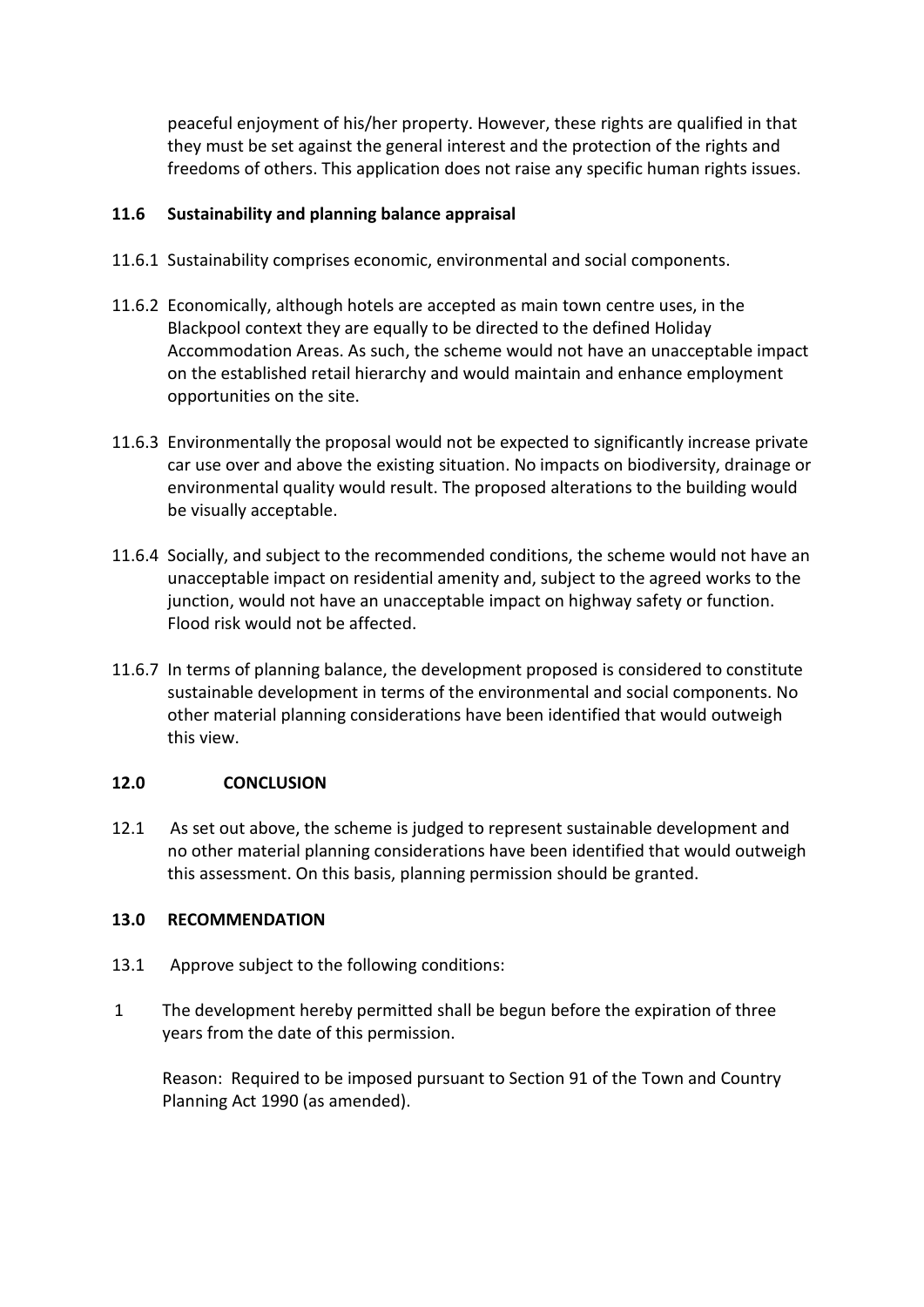2 The development shall be carried out, except where modified by the conditions attached to this permission, in accordance with the planning application received by the Local Planning Authority including the following plans and information:

Location Plan 1024\_02000; Proposed site layout plan 1024-TGA-XX-ZZ-DR-A-02001 Rev D; Car parking plan 1024-TGA-XX-ZZ-DR-A-02003; Proposed ground floor plan 1024-TGA-XX-ZZ-DR-A-03000 Rev A; Proposed first to third floor plan 1024-TGA-XX-ZZ-DR-A-03001 Rev B; Proposed east elevation 024-TGA-XX-ZZ-DR-A-05001; Proposed south elevation 024-TGA-XX-ZZ-DR-A-05002; Proposed west elevation 024-TGA-XX-ZZ-DR-A-05003; and, Proposed drainage strategy 19-1080-200 P2 & P4;

The development shall thereafter be retained and maintained in accordance with these approved details.

Reason: For the avoidance of doubt and so the Local Planning Authority can be satisfied as to the details of the permission.

3 The external materials to be used on the development hereby approved shall be as specified on proposed east elevation plan ref. 024-TGA-XX-ZZ-DR-A-05001, proposed south elevation plan ref. 024-TGA-XX-ZZ-DR-A-05002 and proposed west elevation plan ref. 024-TGA-XX-ZZ-DR-A-05003 unless otherwise first submitted to and agreed in writing by the Local Planning Authority prior to the commencement of any above ground construction.

Reason: In the interests of the appearance of the site and streetscene in accordance with Policy CS7 of the Blackpool Local Plan Part 1: Core Strategy 2012-2027 and Policies LQ1 and LQ4 of the Blackpool Local Plan 2001-2016.

4 Prior to the commencement of any above ground construction, a scheme for the provision of boundary treatments to include their position, height, materials and design, shall be submitted to and agreed in writing by the Local Planning Authority. These agreed boundary treatments shall then be provided in full and in full accordance with the approved details before the proposal hereby approved is first brought into use.

Reason: In the interests of the appearance of the site and streetscene in accordance with Policy CS7 of the Blackpool Local Plan Part 1: Core Strategy 2012-2027 and Policy LQ1 of the Blackpool Local Plan 2001-2016.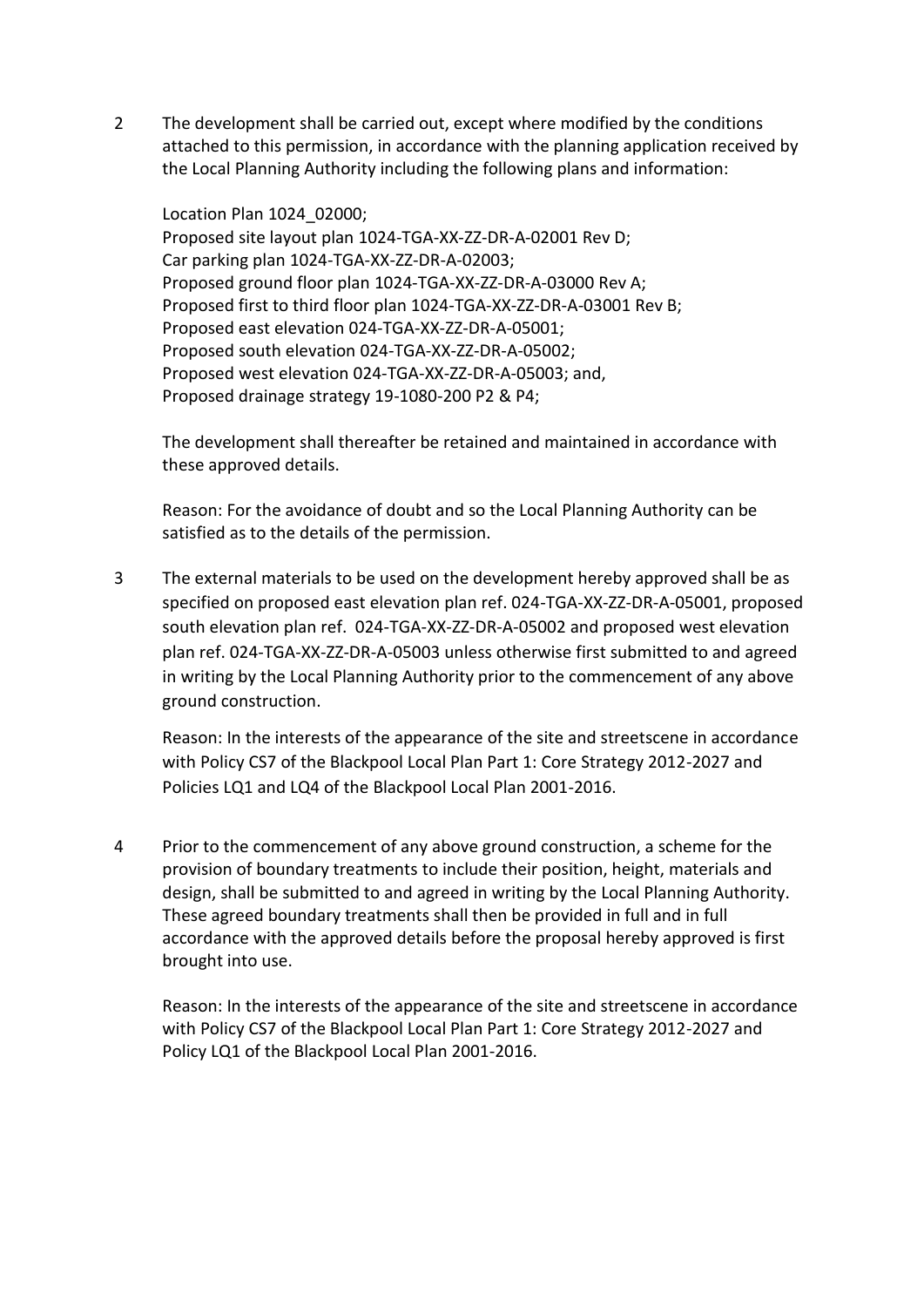5 Prior to the first occupation or use of the development hereby approved:

(a) a landscaping scheme shall be submitted to and agreed in writing by the Local Planning Authority. This scheme shall include a full planting schedule detailing plant species and initial plant sizes, numbers and densities;

(b) the landscaping scheme agreed pursuant to part (a) of this condition shall be implemented in full and in full accordance with the approved details; and

(c) Any trees or plants planted in accordance with this condition that are removed, uprooted, destroyed, die or become severely damaged or seriously diseased within 5 years of planting shall be replaced within the next planting season with trees or plants of similar size and species to those originally required unless otherwise first submitted to and agreed in writing by the Local Planning Authority.

Reason: To ensure that the site is satisfactorily landscaped in the interests of visual amenity and to ensure there are adequate areas of soft landscaping to act as a soakaway during times of heavy rainfall in accordance with Policy CS7 of the Blackpool Local Plan Part 1: Core Strategy 2012-2027 and Policies LQ1 and LQ6 of the Blackpool Local Plan 2001-2016.

6 Prior to the development hereby approved being first brought into use, the parking provision shown on the approved plan shall be provided and shall thereafter be retained as such.

Reason: In order to ensure that adequate parking provision is available to meet the needs of the development in the interests of the appearance of the area and highway safety in accordance with Policy CS7 of the Blackpool Local Plan Part 1: Core Strategy 2012-2027 and Policies LQ1 and AS1 of the Blackpool Local Plan 2001-2016.

7 Foul and surface water shall be drained on separate systems.

Reason: To secure proper drainage and to manage the risk of flooding and pollution in accordance with Policy CS9 of the Blackpool Local Plan Part 1: Core Strategy 2012- 2027.

8 (a) Prior to the commencement of any development, a surface water drainage scheme, based on the hierarchy of drainage options in the National Planning Practice Guidance and in accordance with the Non-Statutory Technical Standards for Sustainable Drainage Systems (March 2015) or any subsequent replacement national standards shall be submitted to and approved in writing by the Local Planning Authority.

This scheme shall include:

(i) Measures to achieve a reduced rate of discharge of surface water agreed with the Local Planning Authority and a timetable for its implementation.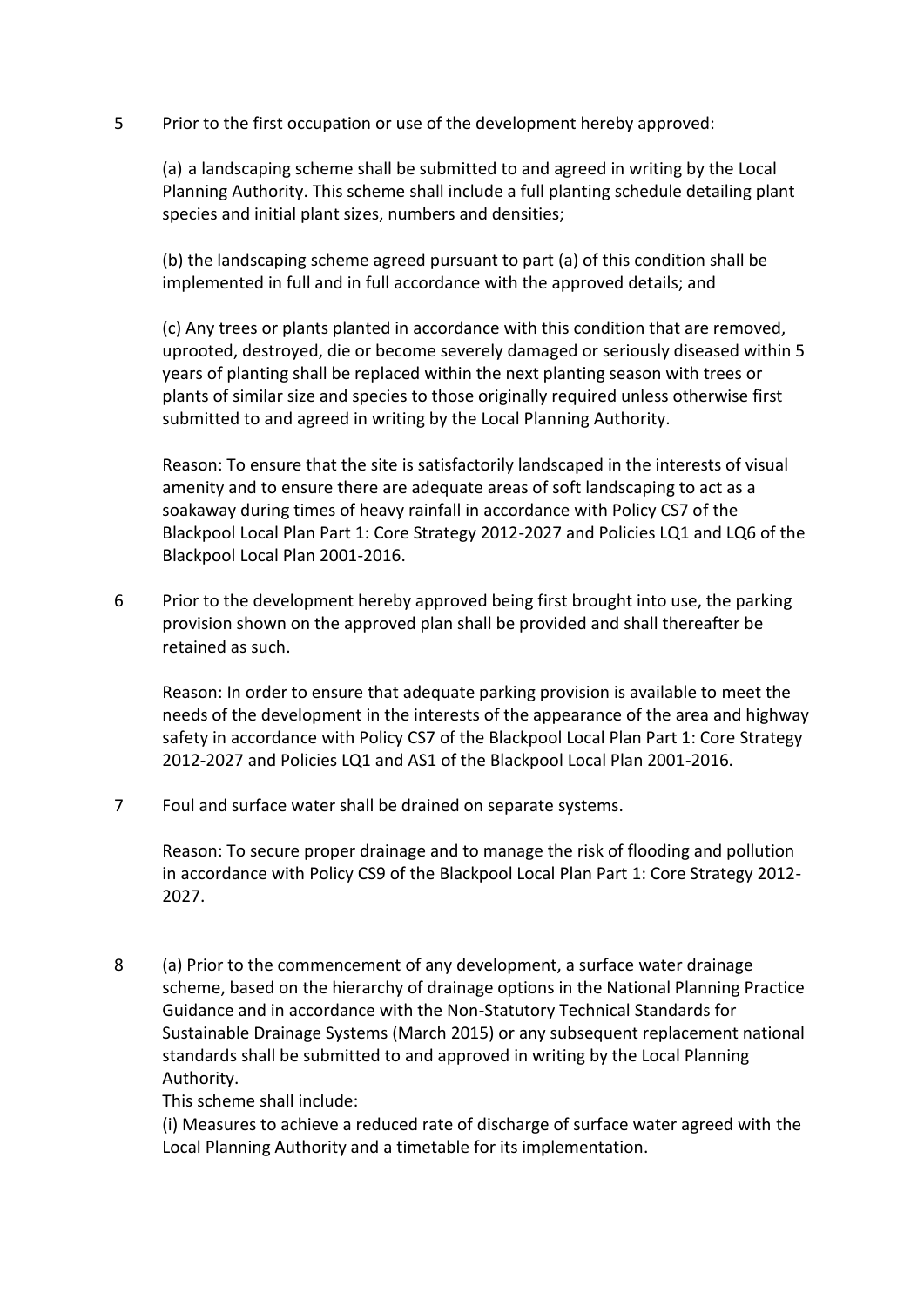(ii) Evidence of an assessment of the site conditions to include site investigation and test results to discount infiltration or to confirm infiltrations rates; (iii) Surveys and appropriate evidence to establish the position, capacity and interconnection of all watercourses and surface-water sewers within the application site and those outside of the site into which a direct or indirect connection is proposed;

(b) Unless otherwise agreed in writing by the Local Planning Authority, no surface water shall discharge to the public sewerage system either directly or indirectly.

(c) The scheme agreed pursuant to part (a) of this condition shall be implemented in full and in full accordance with the approved details before the development hereby approved is first brought into use.

Reason: To promote sustainable development, secure proper drainage of surface water and to manage the risk of flooding and pollution in accordance with the provisions of the NPPF and NPPG and Policy CS9 of the Blackpool Local Plan Part 1: Core Strategy 2012-2027. This information must be agreed prior to the commencement of development in order to ensure appropriate drainage of the site as the development proceeds.

- 9 No development shall take place until a Construction Management Plan has been submitted to and approved in writing by the Local Planning Authority. The Construction Management Plan shall include and specify the provision to be made for the following:
	- a dilapidation survey for the highway to the front and rear of the site
	- dust mitigation measures during the construction period
	- control of noise emanating from the site during the construction period
	- hours and days of construction work for the development
	- contractors' compounds and other storage arrangements
	- provision for all site operatives, visitors and construction loading, off-loading, parking and turning within the site during the construction period
	- arrangements during the construction period to minimise the deposit of mud and other similar debris on the adjacent highways
	- measures to prevent contamination of surface and sub-surface water bodies during the construction period
	- routing of construction traffic

The construction of the development shall then proceed in full accordance with the approved Construction Management Plan.

Reason: In the interests of the amenities of surrounding residents and to safeguard the character and appearance of the area in accordance with Policies LQ1 and BH3 of the Blackpool Local Plan 2001-2016 and Policy CS7 of the Blackpool Local Plan Part 1: Core Strategy 2012-2027.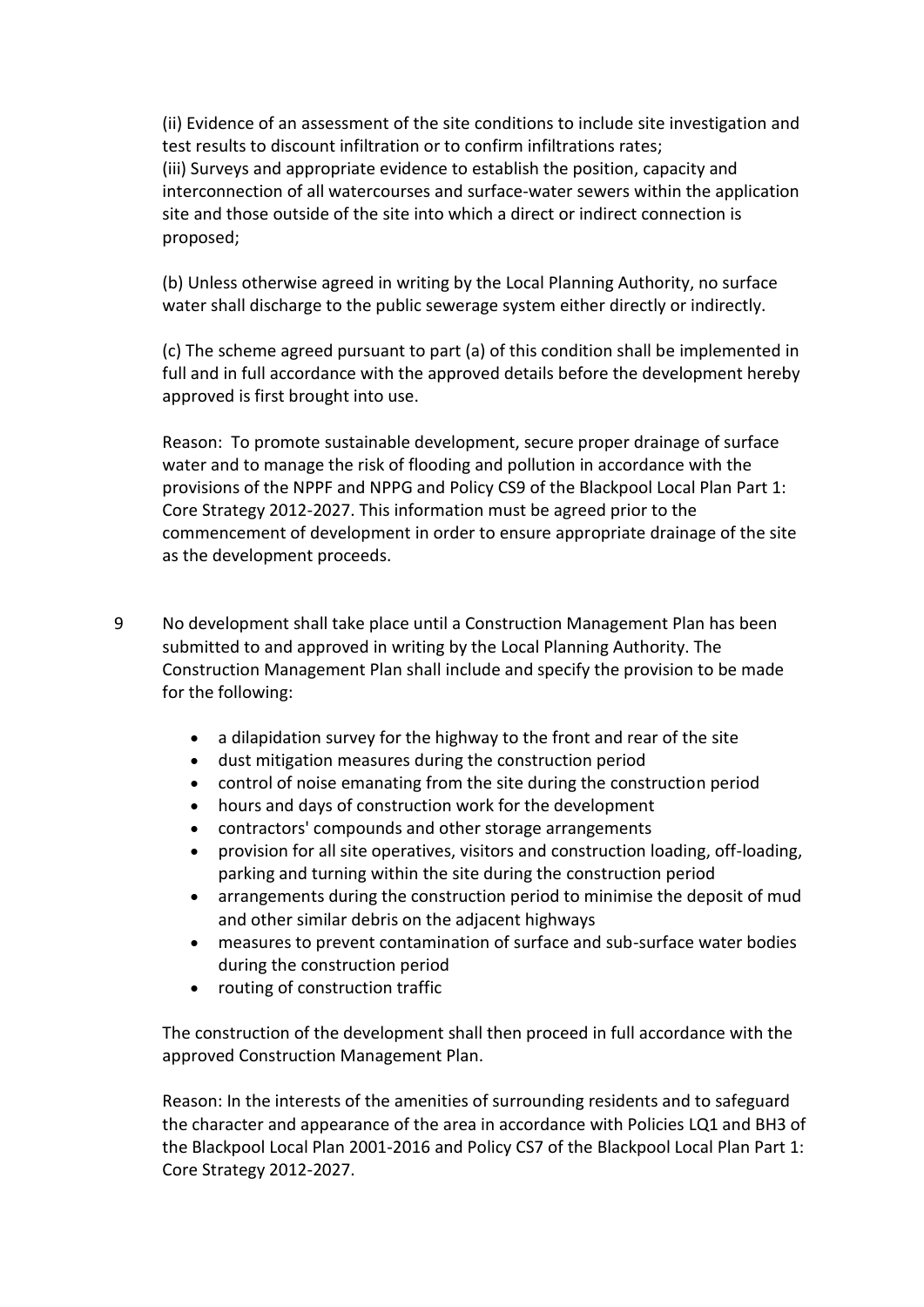10 The development shall not be occupied until an updated Travel Plan for the hotel has been submitted to and approved in writing by the Local Planning Authority. Such Travel Plan shall include the appointment of a travel co-ordinator and a format that consists of surveying, travel audits, a working group, action plans with timescales and target setting for the implementation of each element.

No part of the development shall be occupied prior to the implementation of the Approved Travel Plan (or implementation of those parts identified in the Approved Travel Plan as capable of being implemented prior to occupation). Those parts of the Approved Travel Plan that are identified therein as being capable of implementation after occupation shall be implemented in accordance with the timetable therein and shall continue to be implemented as long as any part of the development is occupied.

Reason: In order to ensure appropriate provision exists for safe and convenient access by public transport, cycle, and on foot as well as by car, in accordance with Policy AS1 of the Blackpool Local Plan 2001 - 2016.

11 Deliveries and service vehicles shall only access / egress the hotel site between 0800 hours and 2100 hours on Mondays to Fridays and between 0800 hours and 1300 hours on Saturdays and at no other times.

Reason: In the interests of the residential amenity of neighbouring residents and in accordance with Policy BH3 of the Blackpool Local Plan 2001 - 2016.

12 The contaminated land report shows that there are elevated concentrations of Benzopyrene, which is a carcinogenic and has long term health impacts. Therefore, prior to commencement of development a scheme of remediation shall be submitted to and agreed in writing by the Local Planning Authority; and the remediation agreed shall be carried out in full and a validation report confirming the works shall be submitted to and agreed in writing by the Local Planning Authority.

Reason: To ensure a safe form of development that poses no unacceptable risk of pollution to water resources or to human health and in accordance with Policy BH4 of the Blackpool Local Plan 2001-2016 and Policies CS7 and CS9 of the Blackpool Local Plan Part 1: Core Strategy 2012-2027. This information is required to be submitted and agreed prior to commencement in order to ensure that the development hereby approved proceeds safely.

# **ADVICE NOTES TO DEVELOPERS**

- 1. This site falls within the identified safeguarding area for Blackpool Airport. As such, your attention is drawn to the following advice notes:
	- http://www.aoa.org.uk/wp-content/uploads/2016/09/Advice-Note-1- Aerodrome-Safeguarding-An-Overview-2016.pdf
	- http://www.aoa.org.uk/wp-content/uploads/2016/09/Advice-Note-2-Lighting-2016.pdf